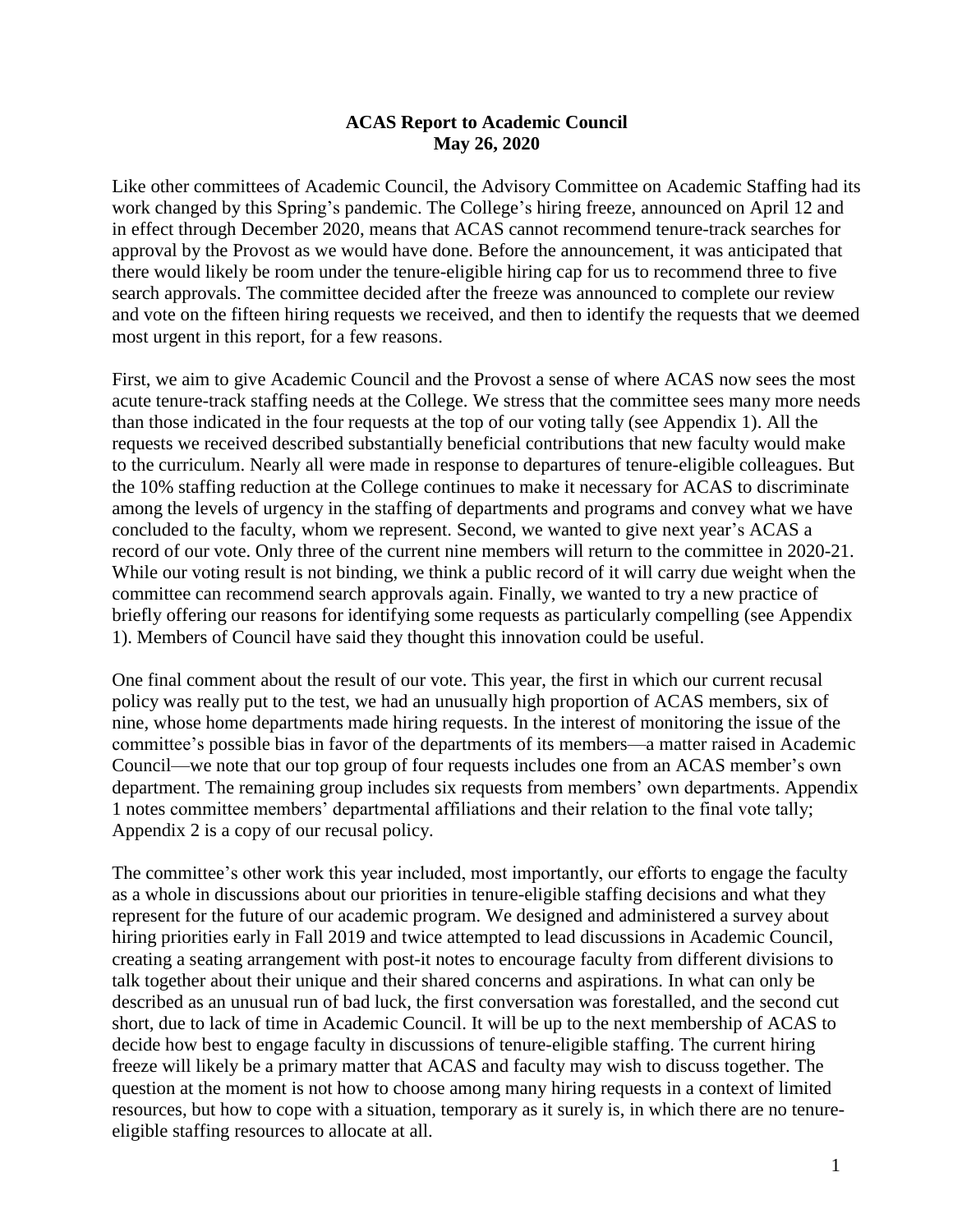Throughout the year, the committee also reflected on matters pertaining to staffing that extend beyond single departments and programs and their hiring requests. For instance, before we began work on the Fall 2019 survey, we gathered data about enrollment pressures, challenges, and trends in every department and program of the College and thought about how best to weigh enrollments along with other factors when we make our recommendations for hiring approvals. We also began to consider the manner of teaching statistics at the College, a topic that ACAS will likely take up in the future. Several departments across the curriculum currently teach in this area, and ACAS can help them come together to do it as effectively and efficiently as possible. Our work with the survey and faculty outreach this year demonstrates that the natural time for ACAS to explore such broader questions is the Fall, before departments and programs have submitted hiring requests, and we urge future versions of the committee to use their time in the Fall to take up broad curricular questions and initiatives related to tenure-eligible staffing and the future of the academic program, in consultation with the faculty and Provost's office.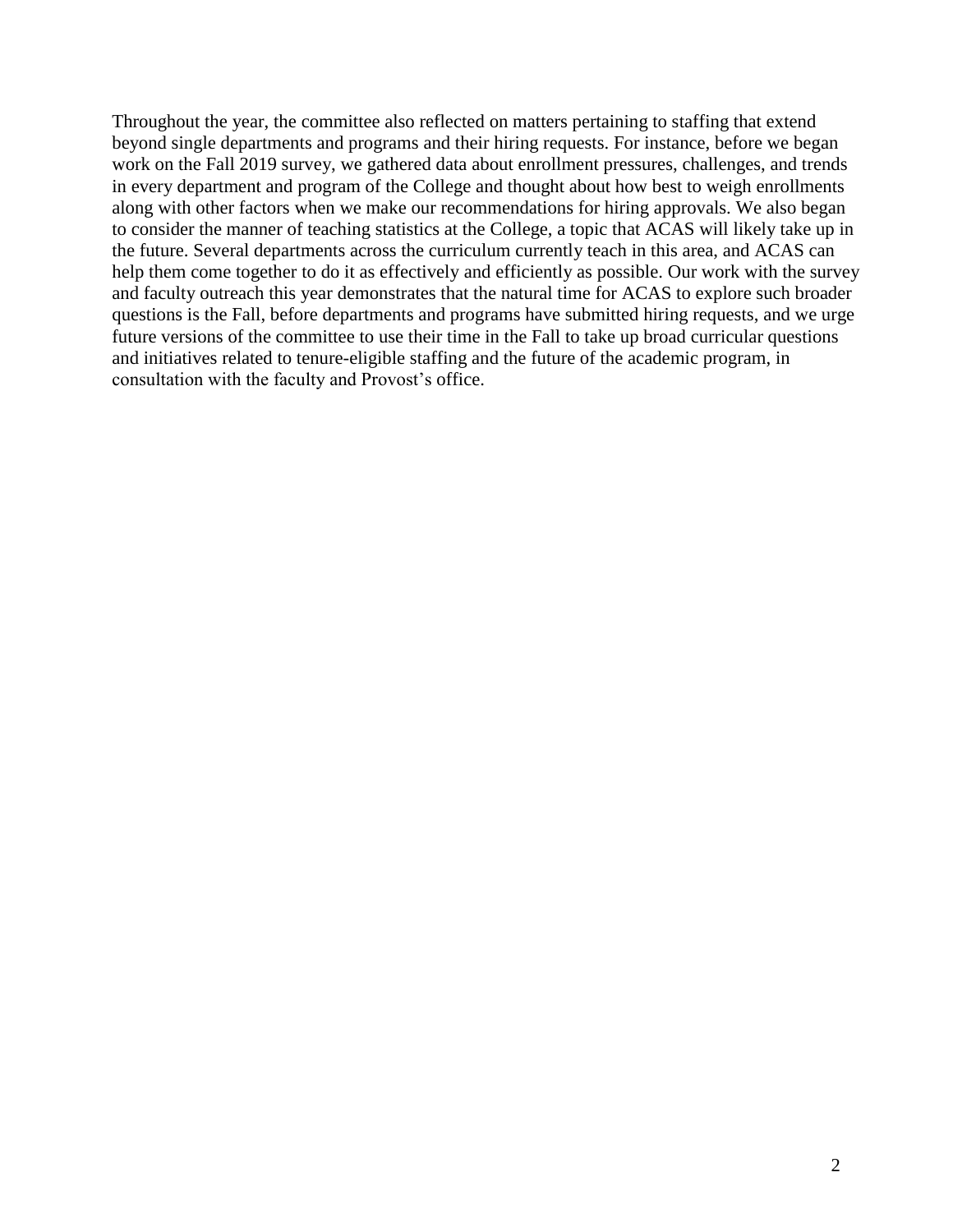# **Appendix 1: Results of ACAS Voting, 2019-20**

Top group of four requests (in descending order of vote tally)

- \* denotes recusal of ACAS member from deliberation and voting on case
- 1. Political Science, International Relations
	- one unanticipated departure this year in IR
	- one unanticipated announcement of imminent retirement in IR
	- one anticipated, imminent retirement in IR
	- high demand among students for IR courses
	- importance of IR in Political Science department, major, curriculum, etc.
- 2. Economics,\* field open
	- one unanticipated departure late last year
	- additional reduction without replacement of 3 FTE of tenure-eligible teaching staff since 2014
	- high enrollment pressures, large number of majors, etc.
- 3. (tie)
	- a. Cinema and Media Studies, comparative media studies, global media industries, or digital humanities
		- retirement of two program co-directors two years ago
		- only 0.5 tenure-eligible FTE currently located in program
		- recent departure of a tenure-track faculty member without replacement
		- continuing student interest in CAMS
		- College need for viable CAMS program
	- b. Physics, field open
		- reduction in tenure-eligible staffing by 1 tenure-eligible FTE due to ERP
		- insufficient staffing for research experience for majors
		- reorganization of curriculum to more efficient "studio style" will be supported by tenure-track staffing
		- exceptionally successful measures in support of inclusive excellence, diversifying faculty

#### Requesting departments/programs not in above group (alphabetical)

\* denotes recusal of ACAS member from deliberation and voting on case

- Anthropology, comparative global health
- Biological Sciences,\* mammalian systems physiologist
- Chemistry,\* interface of inorganic and organic chemistry
- Classical Studies,\* Latinist
- Computer Science (2), fields open
- Mathematics  $(2)$ ,  $*$  #1, mathematics, field open; #2, statistics
- Music, music theorist and composer
- Neuroscience,\* field open
- Women's & Gender Studies\*/Environmental Studies (joint appointment), gender, science and the environment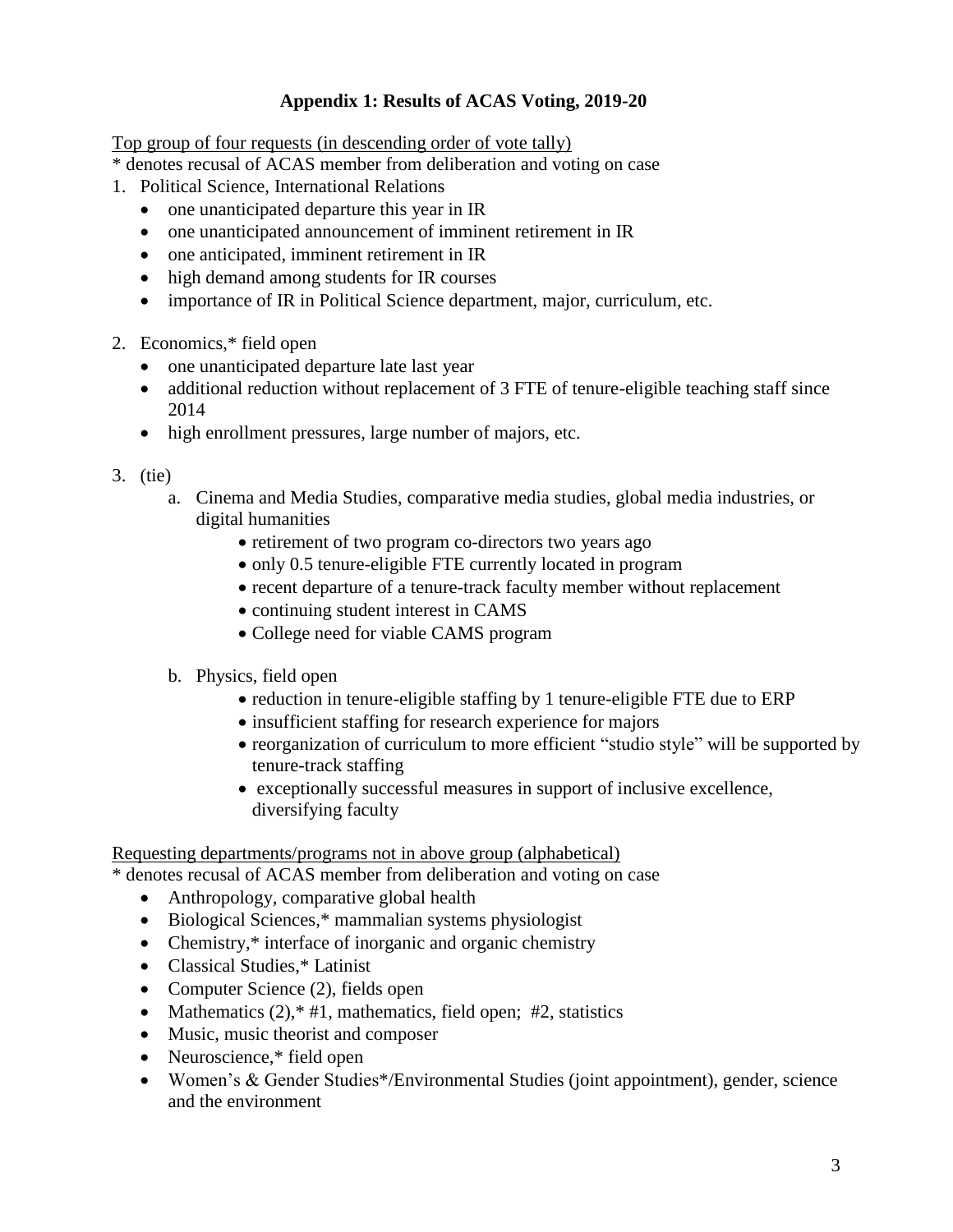Voting members of ACAS, 2019-20 Elena Creef, Women's and Gender Studies, MRHR representative Nick Doe, Chemistry Carol Dougherty, Classical Studies Kate Grandjean, History Tom Hodge, Russian Patrick McEwan, Economics Jim Noggle (chair), English Kaye Peterman, Biological Sciences Ann Trenk, Mathematics